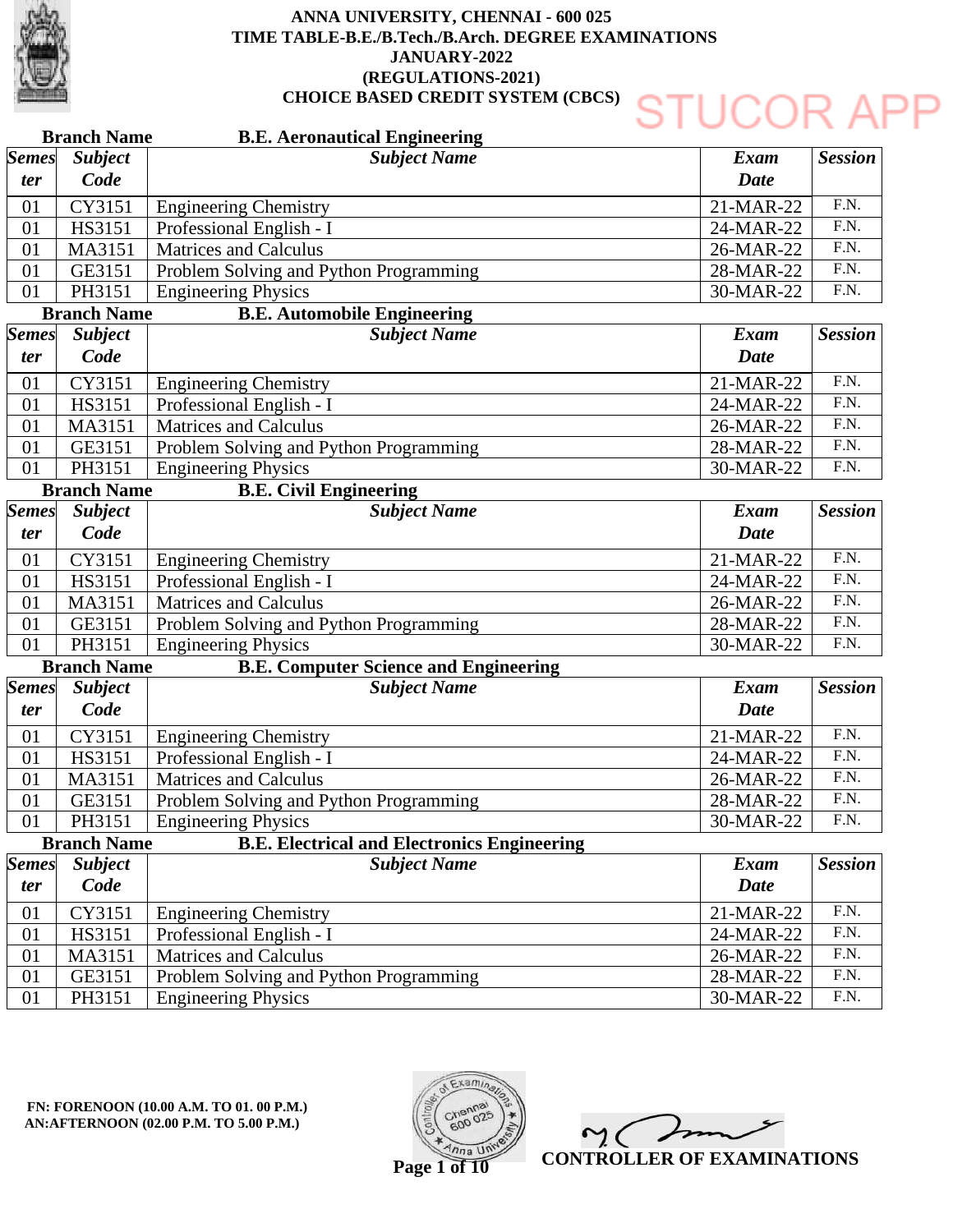

### **Branch Name Branch Name Branch Name Branch Name Branch Name B.E. Electronics and Communication Engineering B.E. Electronics and Instrumentation Engineering B.E. Agriculture Engineering B.E. Electronics and Telecommunication Engineering B.E. Aerospace Engineering** 01 01 01  $\overline{01}$ 01 01 01 01 01 01 01 01 01 01 01 01 01 01 01 01 01 01 01 01 01 *Semes ter Semes ter Semes ter Semes ter Semes ter Subject Name Subject Name Subject Name Subject Name Subject Name Subject Code Subject Code Subject Code Subject Code Subject Code* Engineering Chemistry Professional English - I Matrices and Calculus Problem Solving and Python Programming Engineering Physics Engineering Chemistry Professional English - I Matrices and Calculus Problem Solving and Python Programming Engineering Physics Engineering Chemistry Professional English - I Matrices and Calculus Problem Solving and Python Programming Engineering Physics Engineering Chemistry Professional English - I Matrices and Calculus Problem Solving and Python Programming Engineering Physics Engineering Chemistry Professional English - I Matrices and Calculus Problem Solving and Python Programming Engineering Physics CY3151 HS3151 MA3151 GE3151 PH3151 CY3151 HS3151 MA3151 GE3151 PH3151 CY3151 HS3151 MA3151 GE3151 PH3151 CY3151 HS3151 MA3151 GE3151 PH3151 CY3151 HS3151 MA3151 GE3151 PH3151 21-MAR-22 24-MAR-22 26-MAR-22 28-MAR-22 30-MAR-22 21-MAR-22 24-MAR-22 26-MAR-22 28-MAR-22 30-MAR-22 21-MAR-22 24-MAR-22 26-MAR-22 28-MAR-22 30-MAR-22 21-MAR-22 24-MAR-22 26-MAR-22 28-MAR-22 30-MAR-22 21-MAR-22 24-MAR-22 26-MAR-22 28-MAR-22 30-MAR-22 *Exam Date Exam Date Exam Date Exam Date Exam Date Session Session Session Session Session* F.N. F.N. F.N. F.N. F.N. F.N. F.N. F.N. F.N. F.N. F.N. F.N. F.N.  $FN$ F.N. F.N. F.N. F.N. F.N. F.N. F.N. F.N. F.N. F.N. F.N.



**CONTROLLER OF EXAMINATIONS**

**Page 2 of 10**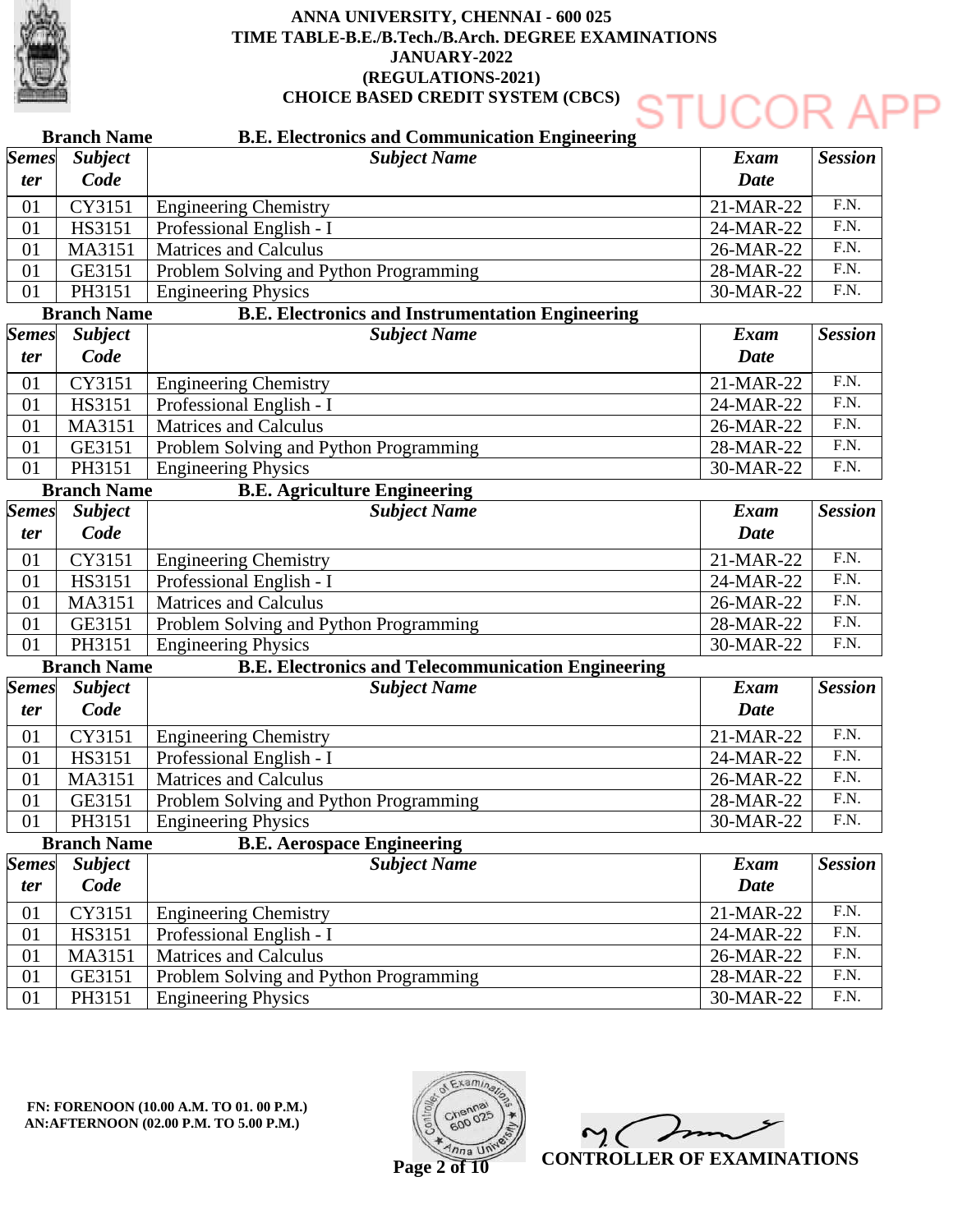

### DR A **B.E. Instrumentation and Control Engineering Branch Name** *Subject Name Semes Subject Exam Session Code ter Date* F.N. CY3151 Engineering Chemistry 21-MAR-22 01 F.N. HS3151 Professional English - I 01 24-MAR-22 F.N. MA3151 Matrices and Calculus 26-MAR-22 01 F.N.  $\overline{01}$ GE3151 Problem Solving and Python Programming 28-MAR-22 PH3151 Engineering Physics 30-MAR-22 F.N. 01 **B.E. Marine Engineering Branch Name** *Semes Subject Subject Name Exam Session Code ter Date* F.N. CY3101 21-MAR-22 01 Chemistry for Marine Engineering F.N. 01 HS3101 Technical English for Marine Engineers - I 24-MAR-22 01 MA3101 Mathematics for Marine Engineering  $\chi$  I 26-MAR-22 F.N. Problem Solving and Python Programming F.N. 01 GE3151 28-MAR-22 F.N. PH3151 Engineering Physics 30-MAR-22 01 **B.E. Mechanical Engineering Branch Name** *Subject Subject Name Exam Session Semes Code Date ter* F.N. 01 CY3151 Engineering Chemistry 21-MAR-22 F.N. 01 HS3151 Professional English - I 24-MAR-22 F.N. 01 MA3151 Matrices and Calculus 26-MAR-22  $FN$ 01 GE3151 Problem Solving and Python Programming 28-MAR-22 PH3151 Engineering Physics 30-MAR-22 F.N. 01 **Branch Name B.E. Mechatronics Engineering** *Semes Subject Subject Name Exam Session ter Code Date* F.N. 01 CY3151 Engineering Chemistry 21-MAR-22 F.N. 01 HS3151 Professional English - I 24-MAR-22 01 MA3151 Matrices and Calculus 26-MAR-22 F.N. Problem Solving and Python Programming F.N. 01 GE3151 28-MAR-22 PH3151 Engineering Physics F.N. 01 30-MAR-22 **Branch Name B.E. Mechanical and Automation Engineering** *Semes Subject Subject Name Exam Session Code Date ter* F.N. CY3151 21-MAR-22 01 Engineering Chemistry Professional English - I 24-MAR-22 F.N. 01 HS3151 F.N. 01 MA3151 Matrices and Calculus 26-MAR-22 F.N. 01 GE3151 Problem Solving and Python Programming 28-MAR-22 F.N.01 PH3151 Engineering Physics 30-MAR-22



**CONTROLLER OF EXAMINATIONS**

**Page 3 of 10**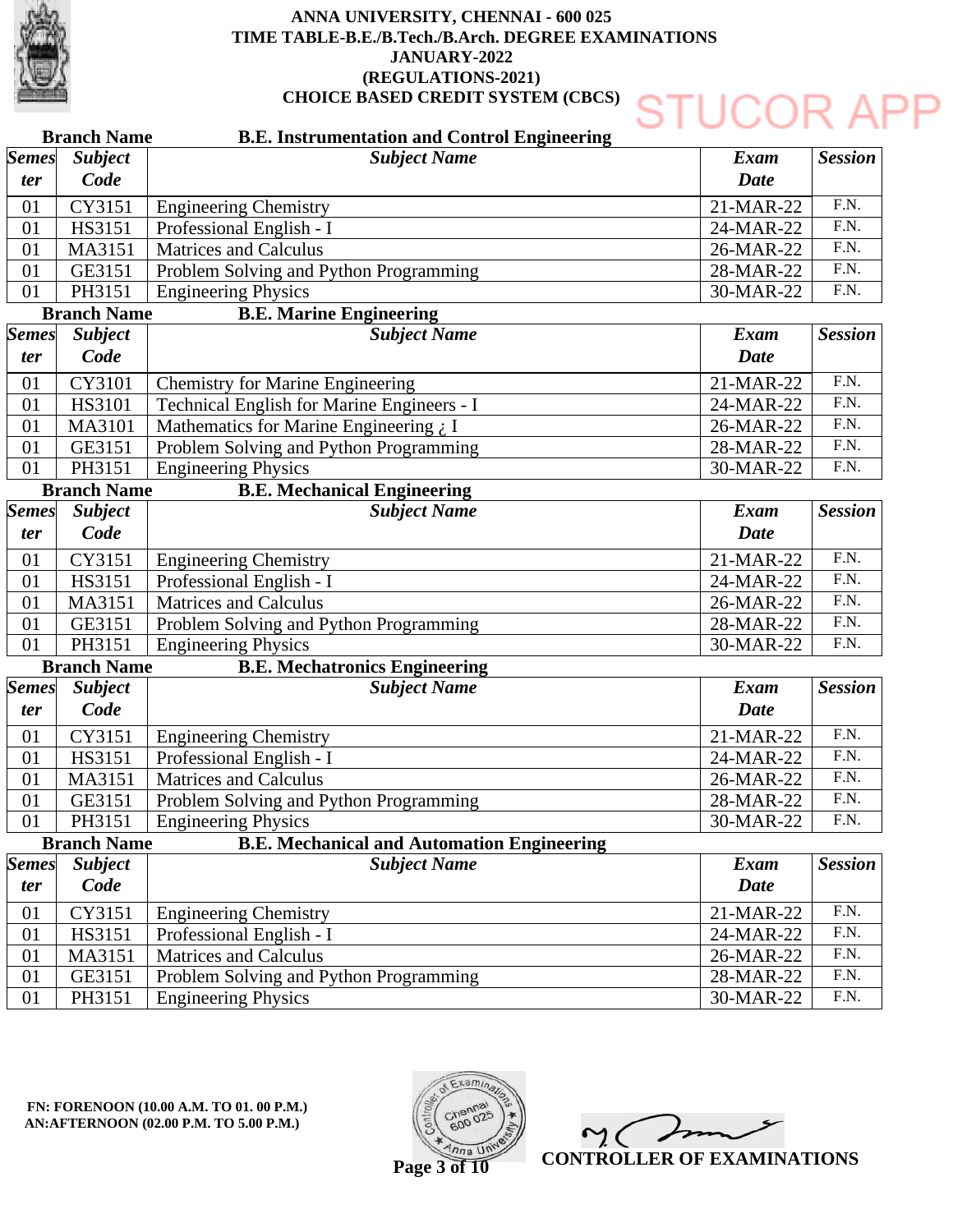

### **Branch Name Branch Name Branch Name Branch Name Branch Name B.E. Computer and Communication Engineering B.E. Medical Electronics B.E. Production Engineering B.E. Biomedical Engineering B.E. Environmental Engineering** 01 01 01  $\overline{01}$ 01 01 01 01 01 01 01 01 01 01 01 01 01 01 01 01 01 01 01 01 01 *Semes ter Semes ter Semes ter Semes ter Semes ter Subject Name Subject Name Subject Name Subject Name Subject Name Subject Code Subject Code Subject Code Subject Code Subject Code* Engineering Chemistry Professional English - I Matrices and Calculus Problem Solving and Python Programming Engineering Physics Engineering Chemistry Professional English - I Matrices and Calculus Problem Solving and Python Programming Engineering Physics Engineering Chemistry Professional English - I Matrices and Calculus Problem Solving and Python Programming Engineering Physics Engineering Chemistry Professional English - I Matrices and Calculus Problem Solving and Python Programming Engineering Physics Engineering Chemistry Professional English - I Matrices and Calculus Problem Solving and Python Programming Engineering Physics CY3151 HS3151 MA3151 GE3151 PH3151 CY3151 HS3151 MA3151 GE3151 PH3151 CY3151 HS3151 MA3151 GE3151 PH3151 CY3151 HS3151 MA3151 GE3151 PH3151 CY3151 HS3151 MA3151 GE3151 PH3151 21-MAR-22 24-MAR-22 26-MAR-22 28-MAR-22 30-MAR-22 21-MAR-22 24-MAR-22 26-MAR-22 28-MAR-22 30-MAR-22 21-MAR-22 24-MAR-22 26-MAR-22 28-MAR-22 30-MAR-22 21-MAR-22 24-MAR-22 26-MAR-22 28-MAR-22 30-MAR-22 21-MAR-22 24-MAR-22 26-MAR-22 28-MAR-22 30-MAR-22 *Exam Date Exam Date Exam Date Exam Date Exam Date Session Session Session Session Session* F.N. F.N. F.N. F.N. F.N. F.N. F.N. F.N. F.N. F.N. F.N. F.N. F.N.  $FN$ F.N. F.N. F.N. F.N. F.N. F.N. F.N. F.N. F.N. F.N. F.N.



**CONTROLLER OF EXAMINATIONS**

**Page 4 of 10**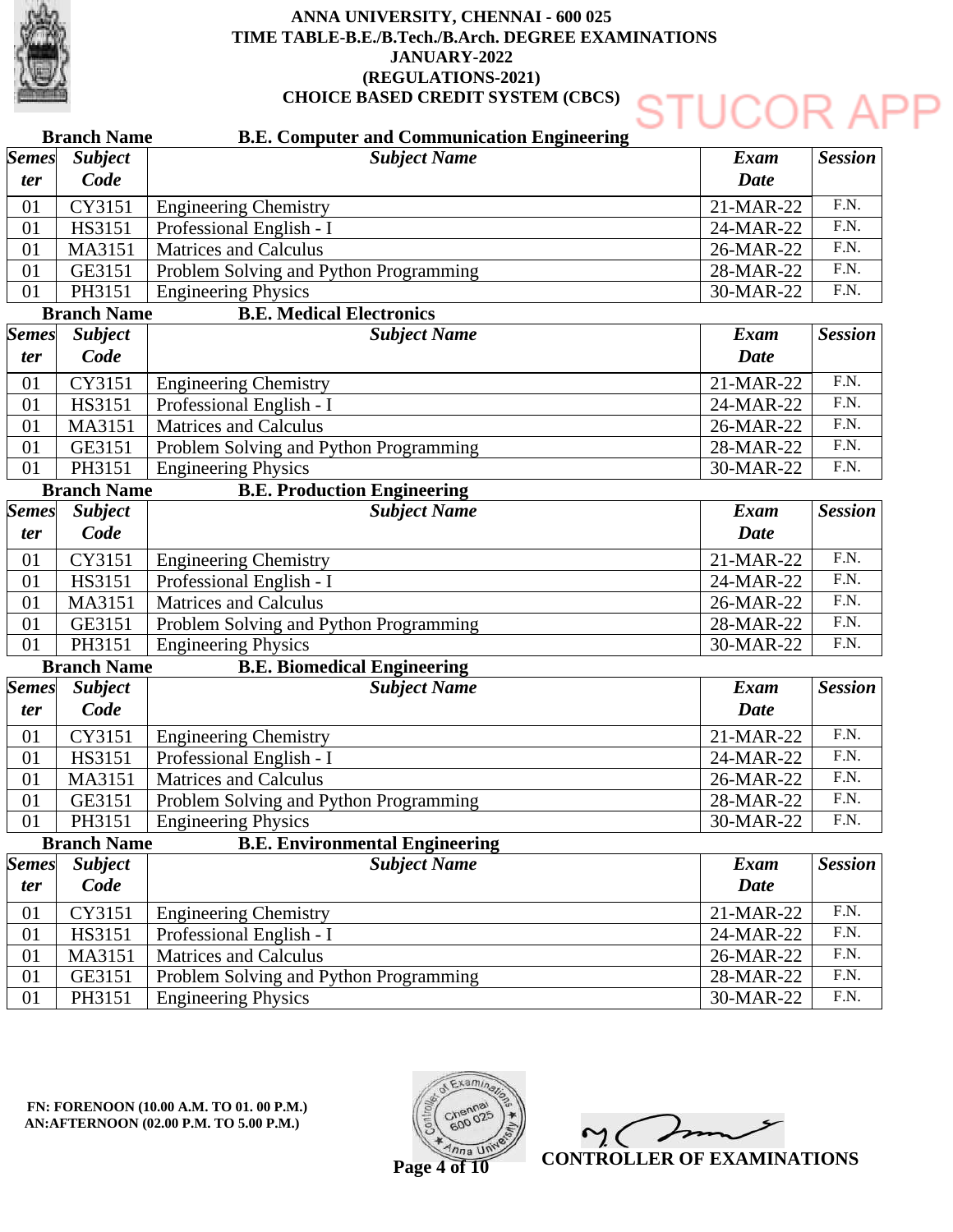

### **Branch Name Branch Name Branch Name Branch Name Branch Name B.E. Industrial Engineering and Management B.E. Robotics and Automation B.E. Civil Engineering (Tamil Medium) B.E. Mechanical Engineering (Tamil Medium) B.E. Safety and Fire Engineering** 01 01 01  $\overline{01}$ 01 01 01 01 01 01 01 01 01 01 01 01 01 01 01 01 01 01 01 01 01 *Semes ter Semes ter Semes ter Semes ter Semes ter Subject Name Subject Name Subject Name Subject Name Subject Name Subject Code Subject Code Subject Code Subject Code Subject Code* Engineering Chemistry Professional English - I Matrices and Calculus Problem Solving and Python Programming Engineering Physics Engineering Chemistry Professional English - I Matrices and Calculus Problem Solving and Python Programming Engineering Physics CY3151T | Engineering Chemistry Professional English - I MA3151T | Matrices and Calculus GE3151T | Problem Solving and Python Programming PH3151T | Engineering Physics Engineering Chemistry Professional English - I MA3151T | Matrices and Calculus GE3151T | Problem Solving and Python Programming PH3151T | Engineering Physics Engineering Chemistry Professional English - I Matrices and Calculus Problem Solving and Python Programming Engineering Physics CY3151 HS3151 MA3151 GE3151 PH3151 CY3151 HS3151 MA3151 GE3151 PH3151 HS3151 CY3151T HS3151 CY3151 HS3151 MA3151 GE3151 PH3151 21-MAR-22 24-MAR-22 26-MAR-22 28-MAR-22 30-MAR-22 21-MAR-22 24-MAR-22 26-MAR-22 28-MAR-22 30-MAR-22 21-MAR-22 24-MAR-22 26-MAR-22 28-MAR-22 30-MAR-22 21-MAR-22 24-MAR-22 26-MAR-22 28-MAR-22 30-MAR-22 21-MAR-22 24-MAR-22 26-MAR-22 28-MAR-22 30-MAR-22 *Exam Date Exam Date Exam Date Exam Date Exam Date Session Session Session Session Session* F.N. F.N. F.N. F.N. F.N. F.N. F.N. F.N. F.N. F.N. F.N. F.N. F.N.  $FN$ F.N. F.N. F.N. F.N. F.N. F.N. F.N. F.N. F.N. F.N. F.N.



**CONTROLLER OF EXAMINATIONS**

DR A

**Page 5 of 10**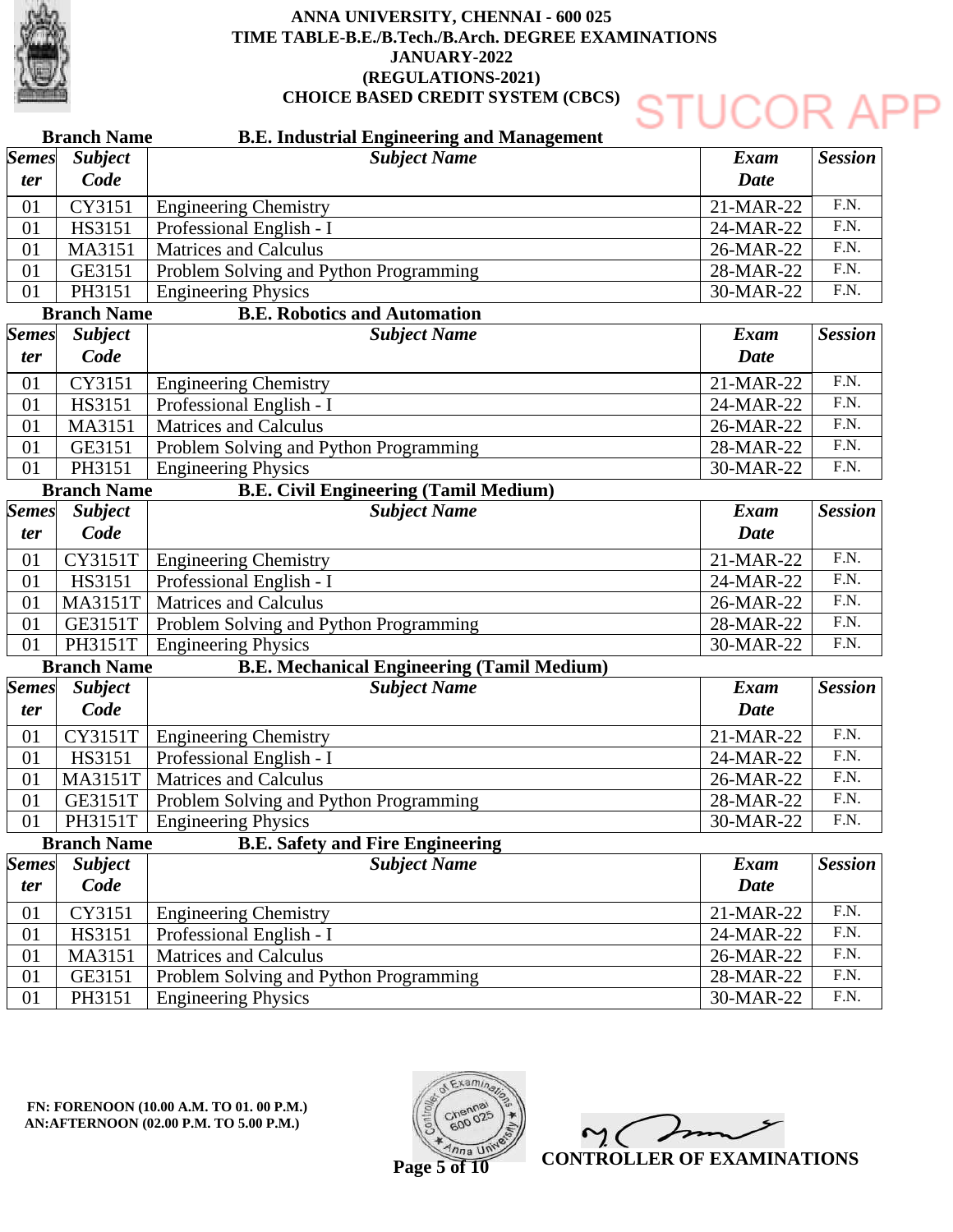

|                            | <b>Branch Name</b>     | <b>B.E. Computer Science and Engineering (Tamil Medium)</b> |                     |                   |
|----------------------------|------------------------|-------------------------------------------------------------|---------------------|-------------------|
| <b>Semes</b><br><i>ter</i> | <b>Subject</b><br>Code | <b>Subject Name</b>                                         | Exam<br><b>Date</b> | <b>Session</b>    |
| 01                         | CY3151                 | <b>Engineering Chemistry</b>                                | 21-MAR-22           | $\overline{F.N.}$ |
| 01                         | HS3151                 | Professional English - I                                    | 24-MAR-22           | $\overline{F.N.}$ |
| 01                         | MA3151                 | <b>Matrices and Calculus</b>                                | 26-MAR-22           | $\overline{F.N.}$ |
| 01                         | GE3151                 | Problem Solving and Python Programming                      | 28-MAR-22           | $\overline{F.N.}$ |
| 01                         | PH3151                 | <b>Engineering Physics</b>                                  | 30-MAR-22           | F.N.              |
|                            | <b>Branch Name</b>     | <b>B.E. Geoinformatics Engineering</b>                      |                     |                   |
| <b>Semes</b>               | <b>Subject</b>         | <b>Subject Name</b><br><b>Exam</b>                          |                     | <b>Session</b>    |
| <i>ter</i>                 | Code                   |                                                             | <b>Date</b>         |                   |
| 01                         | CY3151                 | <b>Engineering Chemistry</b>                                | 21-MAR-22           | $\overline{F.N.}$ |
| 01                         | HS3151                 | Professional English - I                                    | 24-MAR-22           | $\overline{F.N.}$ |
| 01                         | MA3151                 | <b>Matrices and Calculus</b>                                | 26-MAR-22           | F.N.              |
| 01                         | GE3151                 | Problem Solving and Python Programming                      | 28-MAR-22           | $\overline{F.N.}$ |
| 01                         | PH3151                 | <b>Engineering Physics</b>                                  | 30-MAR-22           | $\overline{F.N.}$ |
|                            | <b>Branch Name</b>     | <b>B.E. Industrial Engineering</b>                          |                     |                   |
| <b>Semes</b>               | <b>Subject</b>         | <b>Subject Name</b>                                         | Exam                | <b>Session</b>    |
| ter                        | Code                   |                                                             | <b>Date</b>         |                   |
| 01                         | CY3151                 | <b>Engineering Chemistry</b>                                | 21-MAR-22           | $\overline{F.N.}$ |
| 01                         | HS3151                 | Professional English - I                                    | 24-MAR-22           | $\overline{F.N.}$ |
| 01                         | MA3151                 | <b>Matrices and Calculus</b>                                | 26-MAR-22           | $\overline{F.N.}$ |
| 01                         | GE3151                 | Problem Solving and Python Programming                      | 28-MAR-22           | $\overline{F.N.}$ |
| 01                         | PH3151                 | <b>Engineering Physics</b>                                  | 30-MAR-22           | F.N.              |
|                            | <b>Branch Name</b>     | <b>B.E. Manufacturing Engineering</b>                       |                     |                   |
| <b>Semes</b>               | <b>Subject</b>         | <b>Subject Name</b>                                         | <b>Exam</b>         | <b>Session</b>    |
| <i>ter</i>                 | Code                   |                                                             | Date                |                   |
| 01                         | CY3151                 | <b>Engineering Chemistry</b>                                | 21-MAR-22           | $\overline{F.N.}$ |
| 01                         | HS3151                 | Professional English - I                                    | 24-MAR-22           | $\overline{F.N.}$ |
| 01                         | MA3151                 | <b>Matrices and Calculus</b>                                | 26-MAR-22           | $\overline{F.N.}$ |
| 01                         | GE3151                 | Problem Solving and Python Programming                      | 28-MAR-22           | F.N.              |
| 01                         | PH3151                 | <b>Engineering Physics</b>                                  | 30-MAR-22           | ${\rm F.N.}$      |
|                            | <b>Branch Name</b>     | <b>B.E. Petrochemical Engineering</b>                       |                     |                   |
| <b>Semes</b>               | <b>Subject</b>         | <b>Subject Name</b>                                         | <b>Exam</b>         | <b>Session</b>    |
| <i>ter</i>                 | Code                   |                                                             | <b>Date</b>         |                   |
| 01                         | CY3151                 | <b>Engineering Chemistry</b>                                | 21-MAR-22           | $\overline{FN}$ . |
| 01                         | HS3151                 | Professional English - I                                    | 24-MAR-22           | F.N.              |
| 01                         | MA3151                 | <b>Matrices and Calculus</b>                                | 26-MAR-22           | F.N.              |
| 01                         | GE3151                 | Problem Solving and Python Programming                      | 28-MAR-22           | F.N.              |
| 01                         | PH3151                 | <b>Engineering Physics</b>                                  | 30-MAR-22           | F.N.              |

**FN: FORENOON (10.00 A.M. TO 01. 00 P.M.) AN:AFTERNOON (02.00 P.M. TO 5.00 P.M.)** 



 $\gamma$ C **CONTROLLER OF EXAMINATIONS**

**Page 6 of 10**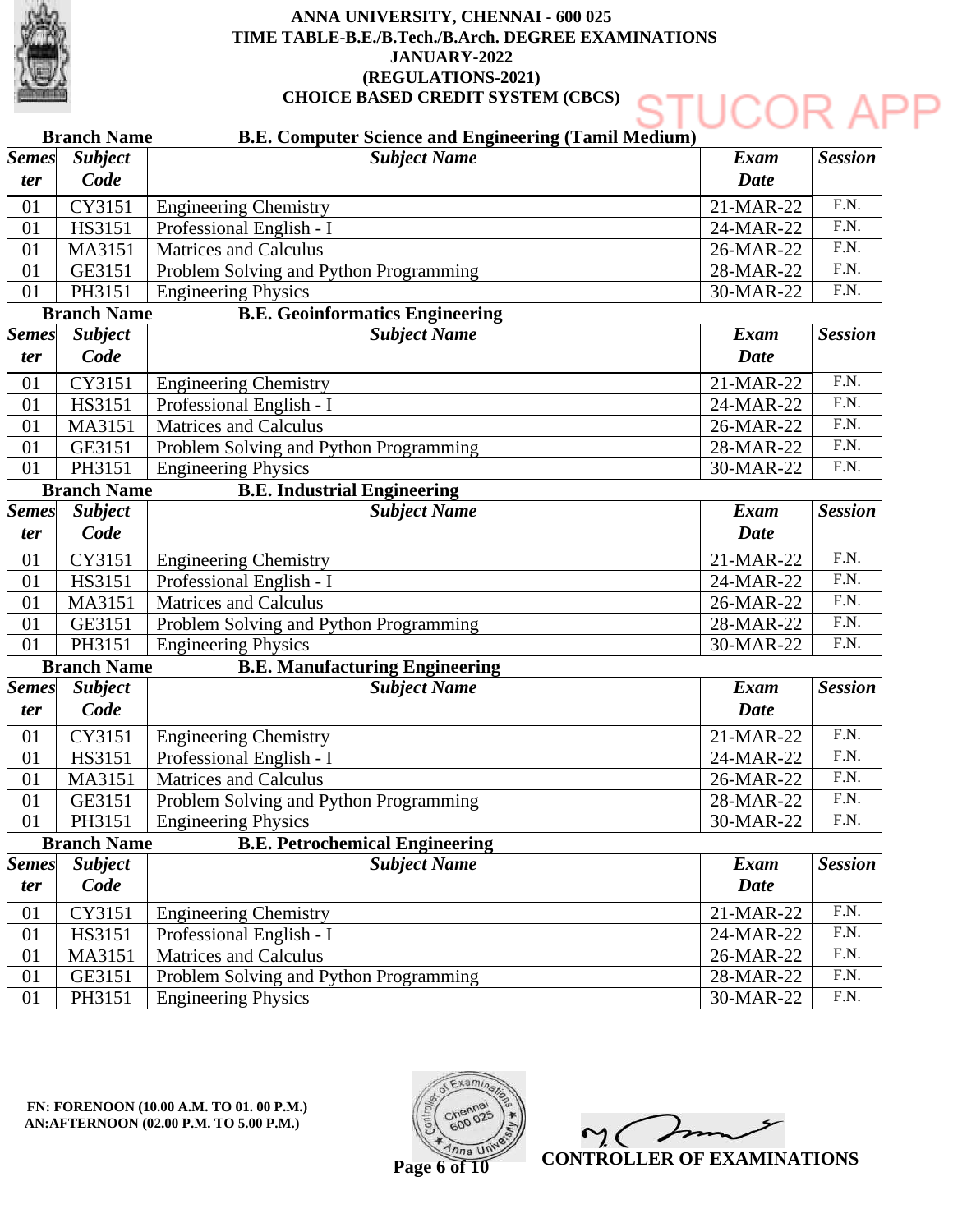

### **Branch Name Branch Name Branch Name Branch Name Branch Name B.E. Mechanical Engineering (Sandwich) B.E. Material Science and Engineering B.Tech. Chemical Engineering B.Tech. Information Technology B.Tech. Handloom and Textile Technology** 01 01 01  $\overline{01}$ 01 01 01 01 01 01 01 01 01 01 01 01 01 01 01 01 01 01 01 01 01 *Semes ter Semes ter Semes ter Semes ter Semes ter Subject Name Subject Name Subject Name Subject Name Subject Name Subject Code Subject Code Subject Code Subject Code Subject Code* Engineering Chemistry Professional English - I Matrices and Calculus Problem Solving and Python Programming Engineering Physics Engineering Chemistry Professional English - I Matrices and Calculus Problem Solving and Python Programming Engineering Physics Engineering Chemistry Professional English - I Matrices and Calculus Problem Solving and Python Programming Engineering Physics Engineering Chemistry Professional English - I Matrices and Calculus Problem Solving and Python Programming Engineering Physics Engineering Chemistry Professional English - I Matrices and Calculus Problem Solving and Python Programming Engineering Physics CY3151 HS3151 MA3151 GE3151 PH3151 CY3151 HS3151 MA3151 GE3151 PH3151 CY3151 HS3151 MA3151 GE3151 PH3151 CY3151 HS3151 MA3151 GE3151 PH3151 CY3151 HS3151 MA3151 GE3151 PH3151 21-MAR-22 24-MAR-22 26-MAR-22 28-MAR-22 30-MAR-22 21-MAR-22 24-MAR-22 26-MAR-22 28-MAR-22 30-MAR-22 21-MAR-22 24-MAR-22 26-MAR-22 28-MAR-22 30-MAR-22 21-MAR-22 24-MAR-22 26-MAR-22 28-MAR-22 30-MAR-22 21-MAR-22 24-MAR-22 26-MAR-22 28-MAR-22 30-MAR-22 *Exam Date Exam Date Exam Date Exam Date Exam Date Session Session Session Session Session* F.N. F.N. F.N. F.N. F.N. F.N. F.N. F.N. F.N. F.N. F.N. F.N. F.N.  $FN$ F.N. F.N. F.N. F.N. F.N. F.N. F.N. F.N. F.N. F.N. F.N.

**FN: FORENOON (10.00 A.M. TO 01. 00 P.M.) AN:AFTERNOON (02.00 P.M. TO 5.00 P.M.)** 



**CONTROLLER OF EXAMINATIONS**

DR A

**Page 7 of 10**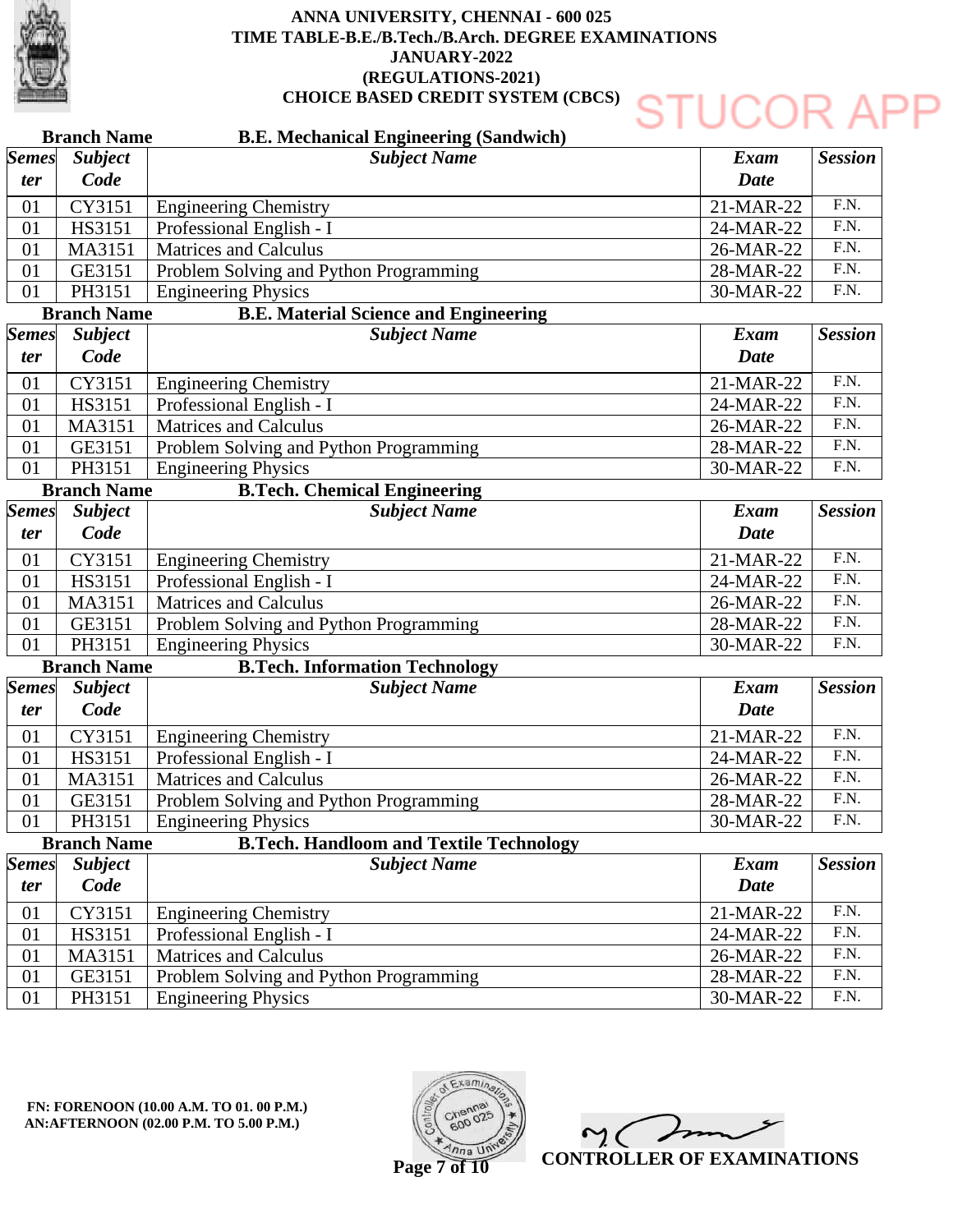

### **Branch Name Branch Name Branch Name Branch Name Branch Name B.Tech. Biotechnology and Biochemical Engineering B.Tech. Textile Chemistry B.Tech. Textile Technology B.Tech. Fashion Technology B.Tech. Bio Technology** 01 01 01  $\overline{01}$ 01 01 01 01 01 01 01 01 01 01 01 01 01 01 01 01 01 01 01 01 01 *Semes ter Semes ter Semes ter Semes ter Semes ter Subject Name Subject Name Subject Name Subject Name Subject Name Subject Code Subject Code Subject Code Subject Code Subject Code* Engineering Chemistry Professional English - I Matrices and Calculus Problem Solving and Python Programming Engineering Physics Engineering Chemistry Professional English - I Matrices and Calculus Problem Solving and Python Programming Engineering Physics Engineering Chemistry Professional English - I Matrices and Calculus Problem Solving and Python Programming Engineering Physics Engineering Chemistry Professional English - I Matrices and Calculus Problem Solving and Python Programming Engineering Physics Engineering Chemistry Professional English - I Matrices and Calculus Problem Solving and Python Programming Engineering Physics CY3151 HS3151 MA3151 GE3151 PH3151 CY3151 HS3151 MA3151 GE3151 PH3151 CY3151 HS3151 MA3151 GE3151 PH3151 CY3151 HS3151 MA3151 GE3151 PH3151 CY3151 HS3151 MA3151 GE3151 PH3151 21-MAR-22 24-MAR-22 26-MAR-22 28-MAR-22 30-MAR-22 21-MAR-22 24-MAR-22 26-MAR-22 28-MAR-22 30-MAR-22 21-MAR-22 24-MAR-22 26-MAR-22 28-MAR-22 30-MAR-22 21-MAR-22 24-MAR-22 26-MAR-22 28-MAR-22 30-MAR-22 21-MAR-22 24-MAR-22 26-MAR-22 28-MAR-22 30-MAR-22 *Exam Date Exam Date Exam Date Exam Date Exam Date Session Session Session Session Session* F.N. F.N. F.N. F.N. F.N. F.N. F.N. F.N. F.N. F.N. F.N. F.N. F.N.  $FN$ F.N. F.N. F.N. F.N. F.N. F.N. F.N. F.N. F.N. F.N. F.N.



**CONTROLLER OF EXAMINATIONS**

**Page 8 of 10**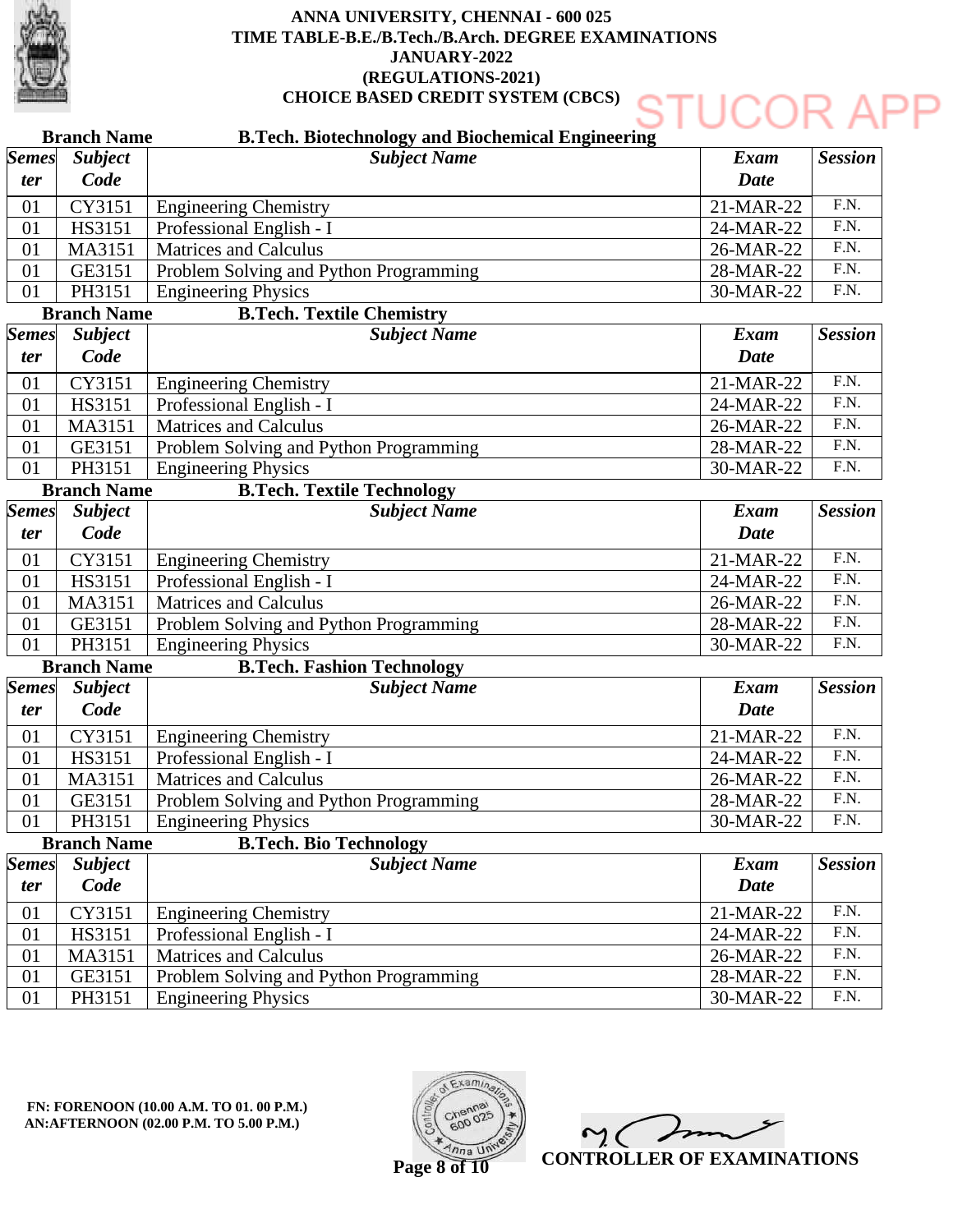

|                     | <b>Branch Name</b>     | <b>B.Tech. Food Technology</b>                          |                     |                   |
|---------------------|------------------------|---------------------------------------------------------|---------------------|-------------------|
| <b>Semes</b><br>ter | <b>Subject</b><br>Code | <b>Subject Name</b>                                     | Exam<br><b>Date</b> | <b>Session</b>    |
| 01                  | CY3151                 | <b>Engineering Chemistry</b>                            | 21-MAR-22           | F.N.              |
| 01                  | HS3151                 | Professional English - I                                | 24-MAR-22           | $\overline{F.N.}$ |
| 01                  | MA3151                 | <b>Matrices and Calculus</b>                            | 26-MAR-22           | $\overline{F.N.}$ |
| 01                  | GE3151                 | Problem Solving and Python Programming                  | 28-MAR-22           | F.N.              |
| 01                  | PH3151                 | <b>Engineering Physics</b>                              | 30-MAR-22           | F.N.              |
|                     | <b>Branch Name</b>     | <b>B.Tech. Petroleum Engineering</b>                    |                     |                   |
| <b>Semes</b>        | <b>Subject</b>         | <b>Subject Name</b>                                     | <b>Exam</b>         | <b>Session</b>    |
| ter                 | Code                   |                                                         | <b>Date</b>         |                   |
| 01                  | CY3151                 | <b>Engineering Chemistry</b>                            | 21-MAR-22           | F.N.              |
| 01                  | HS3151                 | Professional English - I                                | 24-MAR-22           | $\overline{F.N.}$ |
| 01                  | MA3151                 | <b>Matrices and Calculus</b>                            | 26-MAR-22           | F.N.              |
| 01                  | GE3151                 | Problem Solving and Python Programming                  | 28-MAR-22           | $\overline{F.N.}$ |
| 01                  | PH3151                 | <b>Engineering Physics</b>                              | 30-MAR-22           | F.N.              |
|                     | <b>Branch Name</b>     | <b>B.Tech. Plastic Technology</b>                       |                     |                   |
| <b>Semes</b>        | <b>Subject</b>         | <b>Subject Name</b>                                     | <b>Exam</b>         | <b>Session</b>    |
| <i>ter</i>          | Code                   |                                                         | <b>Date</b>         |                   |
| 01                  | CY3151                 | <b>Engineering Chemistry</b>                            | 21-MAR-22           | $\overline{F.N.}$ |
| 01                  | <b>HS3151</b>          | Professional English - I                                | 24-MAR-22           | $\overline{F.N.}$ |
| 01                  | MA3151                 | <b>Matrices and Calculus</b>                            | 26-MAR-22           | $\overline{F.N.}$ |
| 01                  | GE3151                 | Problem Solving and Python Programming                  | 28-MAR-22           | $\overline{F.N.}$ |
| 01                  | PH3151                 | <b>Engineering Physics</b>                              | 30-MAR-22           | $\overline{F.N.}$ |
|                     | <b>Branch Name</b>     | <b>B.Tech. Chemical and Electrochemical Engineering</b> |                     |                   |
| <b>Semes</b>        | <b>Subject</b>         | <b>Subject Name</b>                                     | <b>Exam</b>         | <b>Session</b>    |
| ter                 | Code                   |                                                         | <b>Date</b>         |                   |
| 01                  | CY3151                 | <b>Engineering Chemistry</b>                            | 21-MAR-22           | F.N.              |
| 01                  | HS3151                 | Professional English - I                                | 24-MAR-22           | F.N.              |
| 01                  | MA3151                 | <b>Matrices and Calculus</b>                            | 26-MAR-22           | $\overline{F.N.}$ |
| 01                  | GE3151                 | Problem Solving and Python Programming                  | 28-MAR-22           | $\overline{F.N.}$ |
| 01                  | PH3151                 | Engineering Physics                                     | 30-MAR-22           | F.N.              |
|                     | <b>Branch Name</b>     | <b>B.Tech. Pharmaceutical Technology</b>                |                     |                   |
| <i><b>Semes</b></i> | <b>Subject</b>         | <b>Subject Name</b>                                     | <b>Exam</b>         | <b>Session</b>    |
| <i>ter</i>          | Code                   |                                                         | <b>Date</b>         |                   |
| 01                  | CY3151                 | <b>Engineering Chemistry</b>                            | 21-MAR-22           | F.N.              |
| 01                  | HS3151                 | Professional English - I                                | 24-MAR-22           | $\overline{F.N.}$ |
| 01                  | MA3151                 | <b>Matrices and Calculus</b>                            | 26-MAR-22           | F.N.              |
| 01                  | GE3151                 | Problem Solving and Python Programming                  | 28-MAR-22           | F.N.              |
| 01                  | PH3151                 | <b>Engineering Physics</b>                              | 30-MAR-22           | F.N.              |

**FN: FORENOON (10.00 A.M. TO 01. 00 P.M.) AN:AFTERNOON (02.00 P.M. TO 5.00 P.M.)** 



Y C **CONTROLLER OF EXAMINATIONS**

**Page 9 of 10**